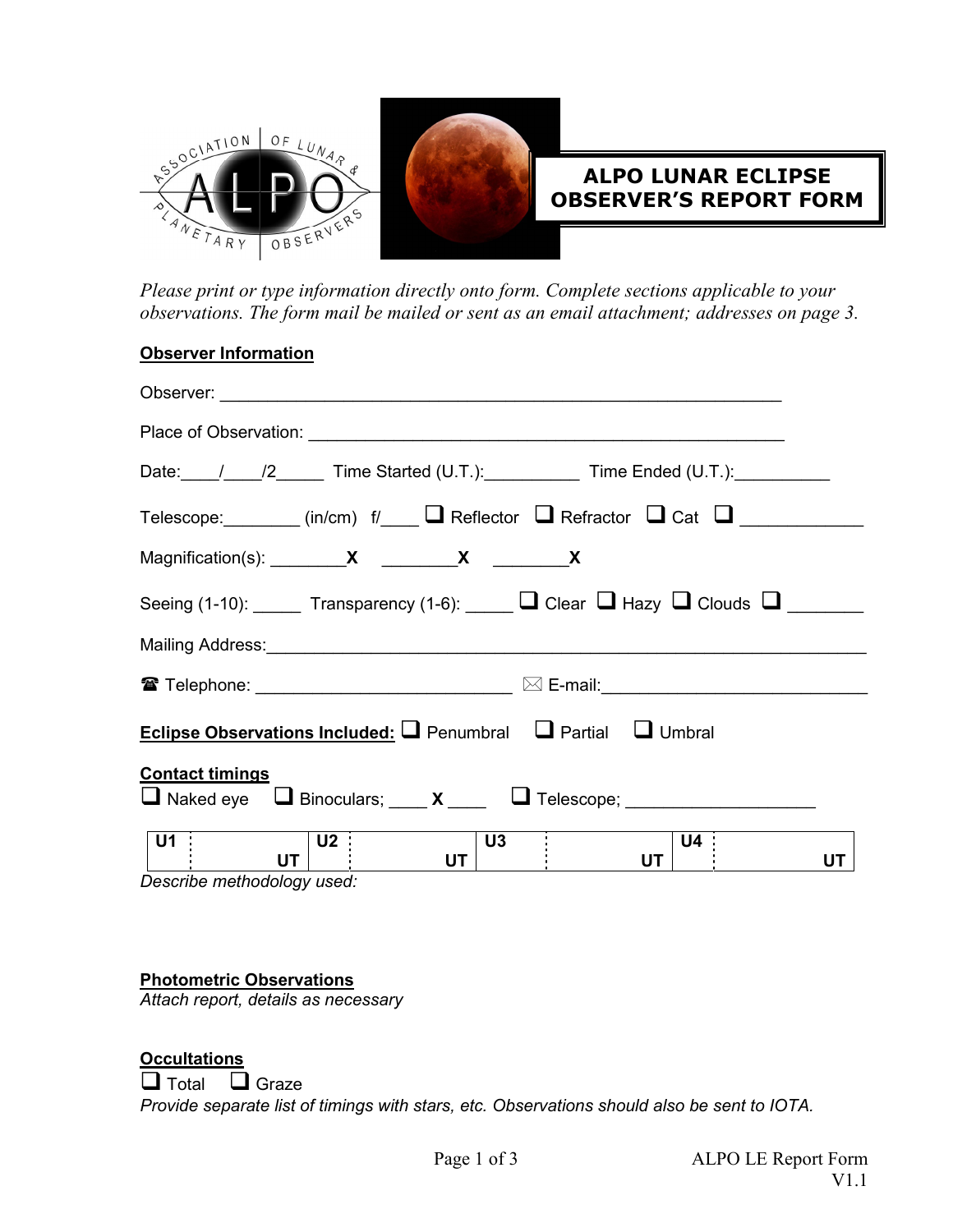# Crater Contact Timings

| <b>Crater</b> | Immersion -<br><b>Mid-Crater</b><br><b>Contact</b> | Emersion-<br><b>Mid-Crater</b><br><b>Contact</b> | <b>Crater</b>    | Immersion -<br><b>Mid-Crater</b><br><b>Contact</b> | Emersion-<br><b>Mid-Crater</b><br><b>Contact</b> |
|---------------|----------------------------------------------------|--------------------------------------------------|------------------|----------------------------------------------------|--------------------------------------------------|
| Grimaldi      | <b>UT</b>                                          | <b>UT</b>                                        | Eudoxus          | <b>UT</b>                                          | <b>UT</b>                                        |
| Aristarchus   |                                                    |                                                  | Manilius         |                                                    |                                                  |
| Kepler        | <b>UT</b>                                          | UT                                               | Menelaus         | UT                                                 | UT                                               |
| Billy         | <b>UT</b>                                          | <b>UT</b>                                        | Dionysius        | <b>UT</b>                                          | <b>UT</b>                                        |
|               | UT                                                 | <b>UT</b>                                        |                  | UT                                                 | UT                                               |
| Pytheas       | <b>UT</b>                                          | <b>UT</b>                                        | Plinius          | <b>UT</b>                                          | UT                                               |
| Copernicus    | <b>UT</b>                                          | <b>UT</b>                                        | Tycho            | <b>UT</b>                                          | <b>UT</b>                                        |
| Timocharis    | <b>UT</b>                                          | <b>UT</b>                                        | Proclus          | UT                                                 | <b>UT</b>                                        |
| Plato         | <b>UT</b>                                          | <b>UT</b>                                        | <b>Taruntius</b> | <b>UT</b>                                          | <b>UT</b>                                        |
| Campanus      | <b>UT</b>                                          | <b>UT</b>                                        | Goclenius        | <b>UT</b>                                          | UT                                               |
| Aristoteles   | UT                                                 | UT                                               | Langrenus        | UT                                                 | UT                                               |

## **Totality Magnitude Estimate**

|                                      | Time Estimate 1 Made: |  |
|--------------------------------------|-----------------------|--|
| <b>Estimate 1:</b>                   |                       |  |
|                                      | Time Estimate 1 Made: |  |
| <b>Estimate 2:</b>                   |                       |  |
|                                      | Time Estimate 1 Made: |  |
| <b>Estimate 3:</b>                   |                       |  |
| $M = H_1 + H_2 + H_3 + H_4 + \ldots$ |                       |  |

Method to determine Magnitude at Totality:

### **Sky Brightness**

|                                                                                                                                               | Time Estimate 1 Made: |  |
|-----------------------------------------------------------------------------------------------------------------------------------------------|-----------------------|--|
| <b>Estimate 1:</b>                                                                                                                            |                       |  |
|                                                                                                                                               | Time Estimate 1 Made: |  |
| <b>Estimate 2:</b>                                                                                                                            |                       |  |
|                                                                                                                                               | Time Estimate 1 Made: |  |
| <b>Estimate 3:</b>                                                                                                                            |                       |  |
| $M = H_{\text{max}} + H_{\text{max}} + H_{\text{max}} + H_{\text{max}}$ and $\sum_{i=1}^{n} H_{\text{max}} + H_{\text{max}} + H_{\text{max}}$ |                       |  |

Method to determine Sky Brightness: